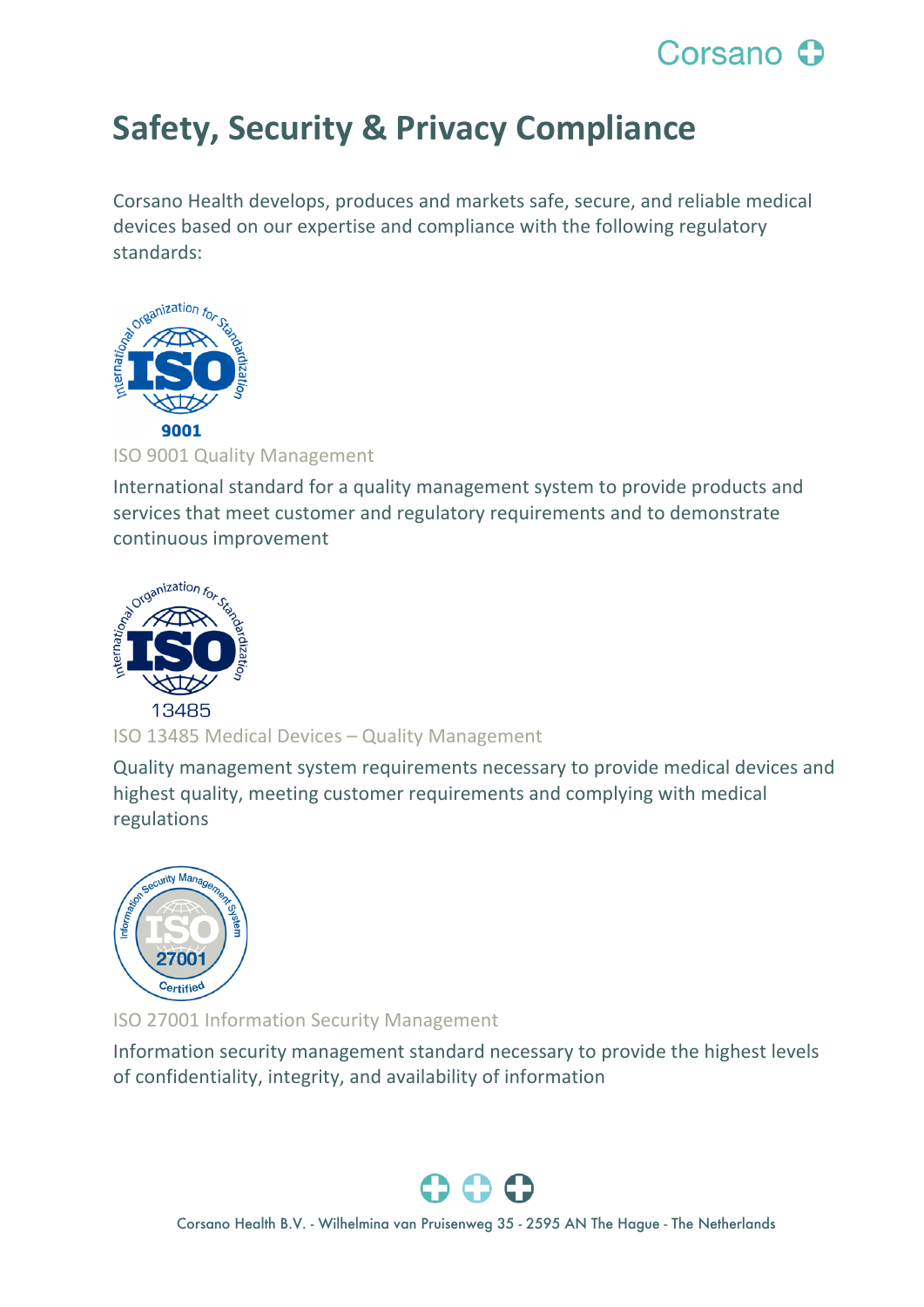

ISO 14971 Medical Device Risk Management

Process for risk management of medical devices, hardware and software

**EC 62304** 

IEC 62304 Medical Device Software

Processes, activities and tasks for the efficient and safe life cycle of medical device software



IEC 62366-1 Medical Device Usability

Process to develop, and evaluate the usability of a medical device, ensuring it is efficient and safe



ISO 60601 Medical Electrical Equipment Basic safety and essential performance of medical electrical equipment



Radio Equipment Directive (RED, 2014/53/EU) Establishes a regulatory framework for placing radio equipment on the market

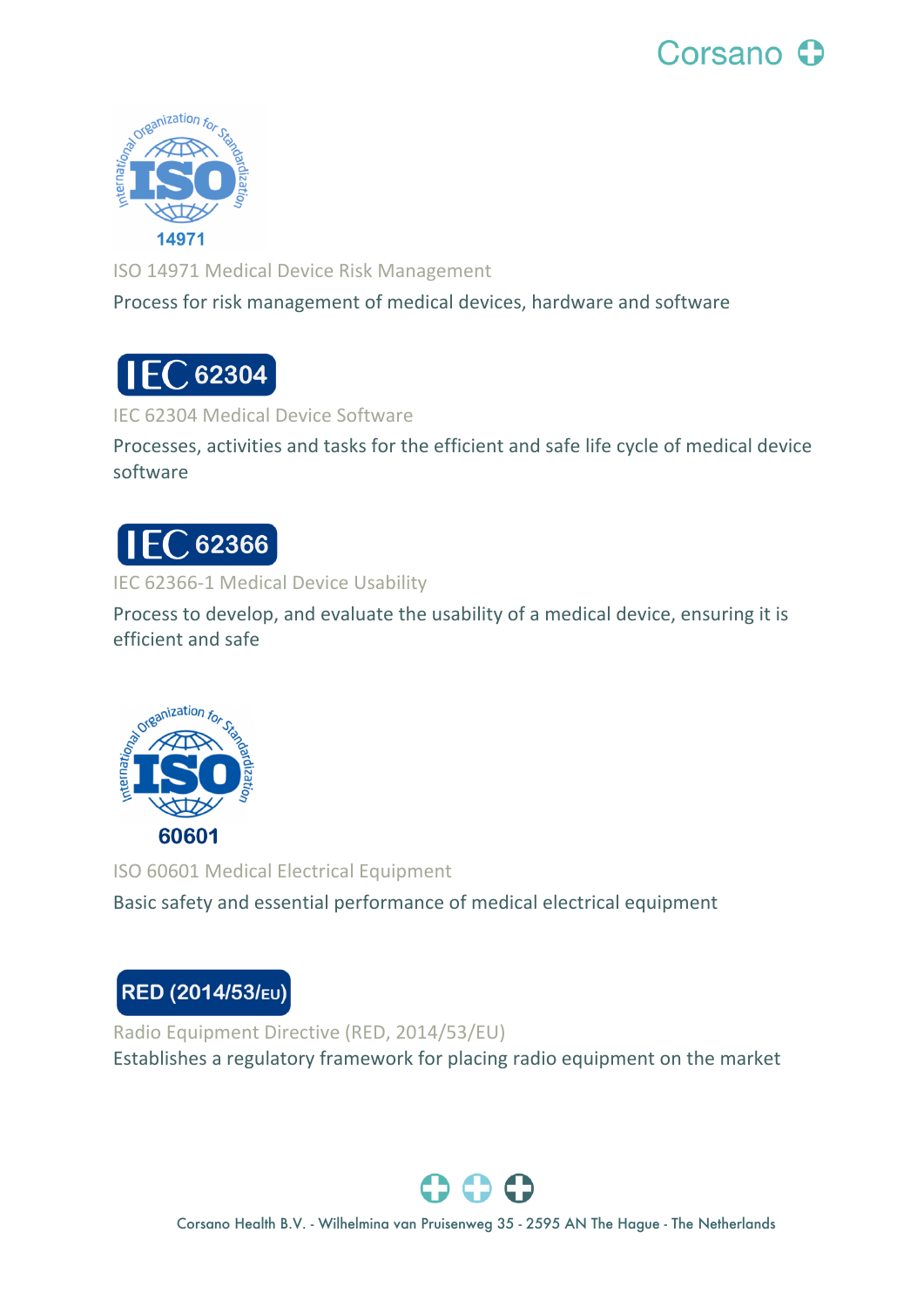



EN 301 489-01/17 Electromagnetic Compatibility (EMC)

Establishes the general technical requirements and test methods for EMC of radio equipment



EN 300 328 V2.2.2

Requirements and test methods for Wideband transmission systems operating in the 2.4 GHz band



## EN-IEC 61000

Establishes testing and measurement techniques to ensure the immunity and safety of the device against Electrostatic Discharges (ESD), conducted and radiated emissions



EN 55011 CISPR 11 Establishes standards for methods of measurement for industrial, scientific and medical radio-frequency equipment

ETSI (

EN 303645 Cyber security requirements for Internet of Things